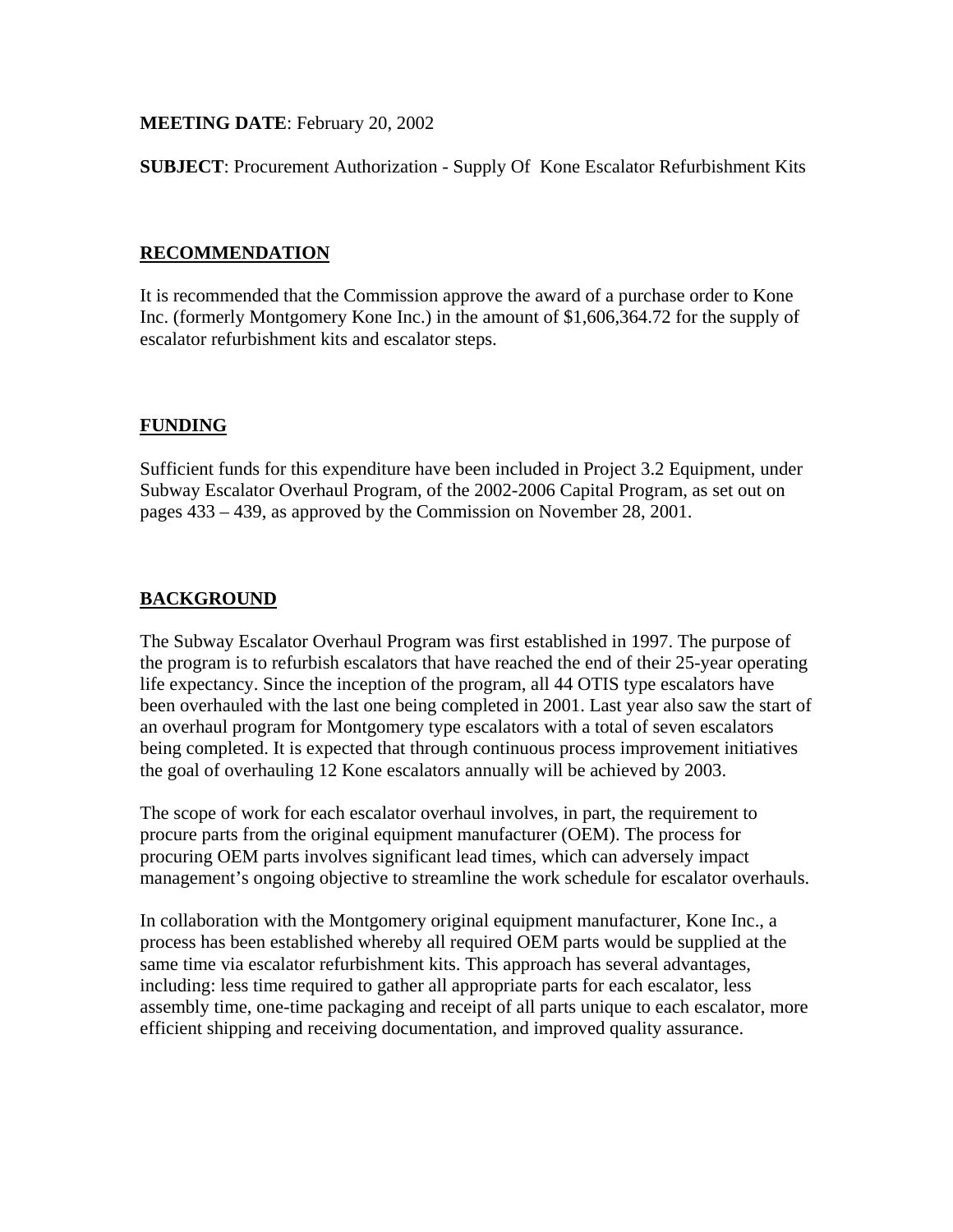## **DISCUSSION**

Kone Inc. was invited to submit a proposal on a single source basis since they are the original manufacturer of the escalators. Kone's pricing is summarized in Appendix "A".

The contract consists of the supply of a total eight escalator refurbishment kits and 535 escalator steps in two shipments (June and November 2002) and includes storage, shipping and engineering support.

Kone provided pricing of \$2,058,935.85 based on manufacturing and delivering the requirement in two lots and receiving payments after each scheduled delivery as specified. They also provided alternate pricing of \$1,600,364.73, based on manufacturing the requirement in one lot and receiving prepayment of 50% of the contract price upon award, and the balance upon receipt of the first delivery of escalator kits, with Kone storing the second shipment until the scheduled delivery in November 2002.

Kone's proposal included one commercial exception related to the warranty and several technical qualifications, which have been reviewed by staff and are considered acceptable.

Kone's alternate represents a saving of \$458,321.13 or 24% over the base bid and is being recommended for acceptance. In order to secure the Commission's investment, Kone will provide an advanced payment bond to secure the prepayment at contract award. In addition, Kone will sign an offsite inventory agreement to pass title to the Commission for any material stored at Kone's facility and will provide insurance for this material. The recommended contract award contains a \$6,000 allowance for the cost of an advanced payment bond.

A direct price comparison with the last purchase is not possible since most of the parts in the kits, in this purchase, are not the same as the last purchase. However, besides the escalator steps, staff identified 14 parts in the kits that were the same, and based on a price comparison, the prices for this purchase are approximately 10% lower than the last purchase price.

## **JUSTIFICATION**

The escalator refurbishment kits and steps are required to permit staff to conduct the scheduled overhaul of the Kone escalators installed throughout the system.

- - - - - - - - - - - -

February 6, 2002

6-239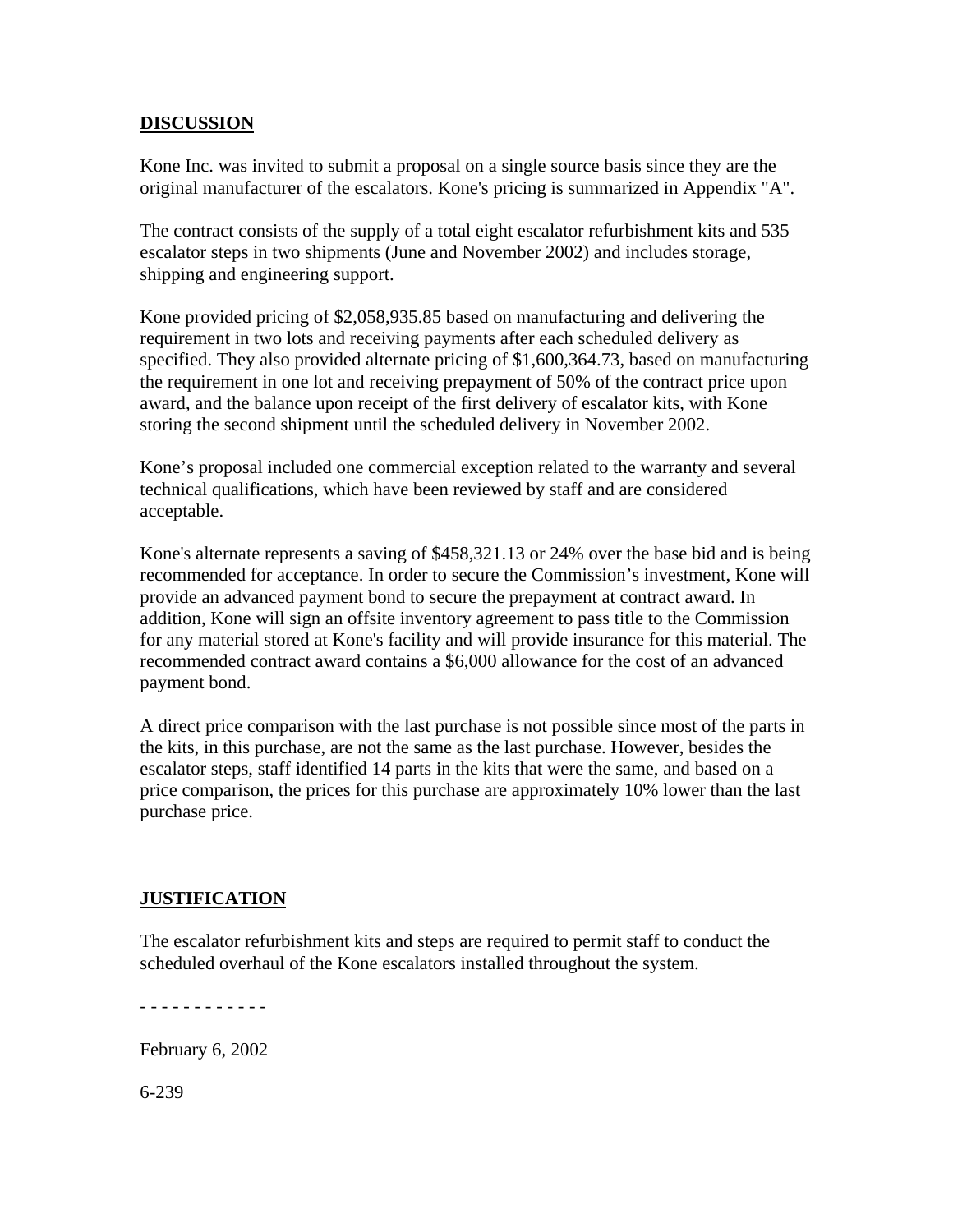Attachment: Appendix "A"

**Appendix "A"** 

## **REQUEST FOR PROPOSAL**

## **SUPPLY OF ESCALATOR REFURBISHMENT KITS**

# **SUBMITTED BY KONE INC.**

|                       | \$2,058,935.85   |
|-----------------------|------------------|
| Base Pricing (1)      |                  |
|                       |                  |
| Alternate Pricing (2) | $$1,606,364.73*$ |

## **\* Recommended for Award**

- 1. Manufacture and deliver in two lots as scheduled with payment after delivery.
- 2. Manufacture in one lot with 50% payment upon award and balance paid after first delivery with Kone storing second shipment until scheduled delivery.